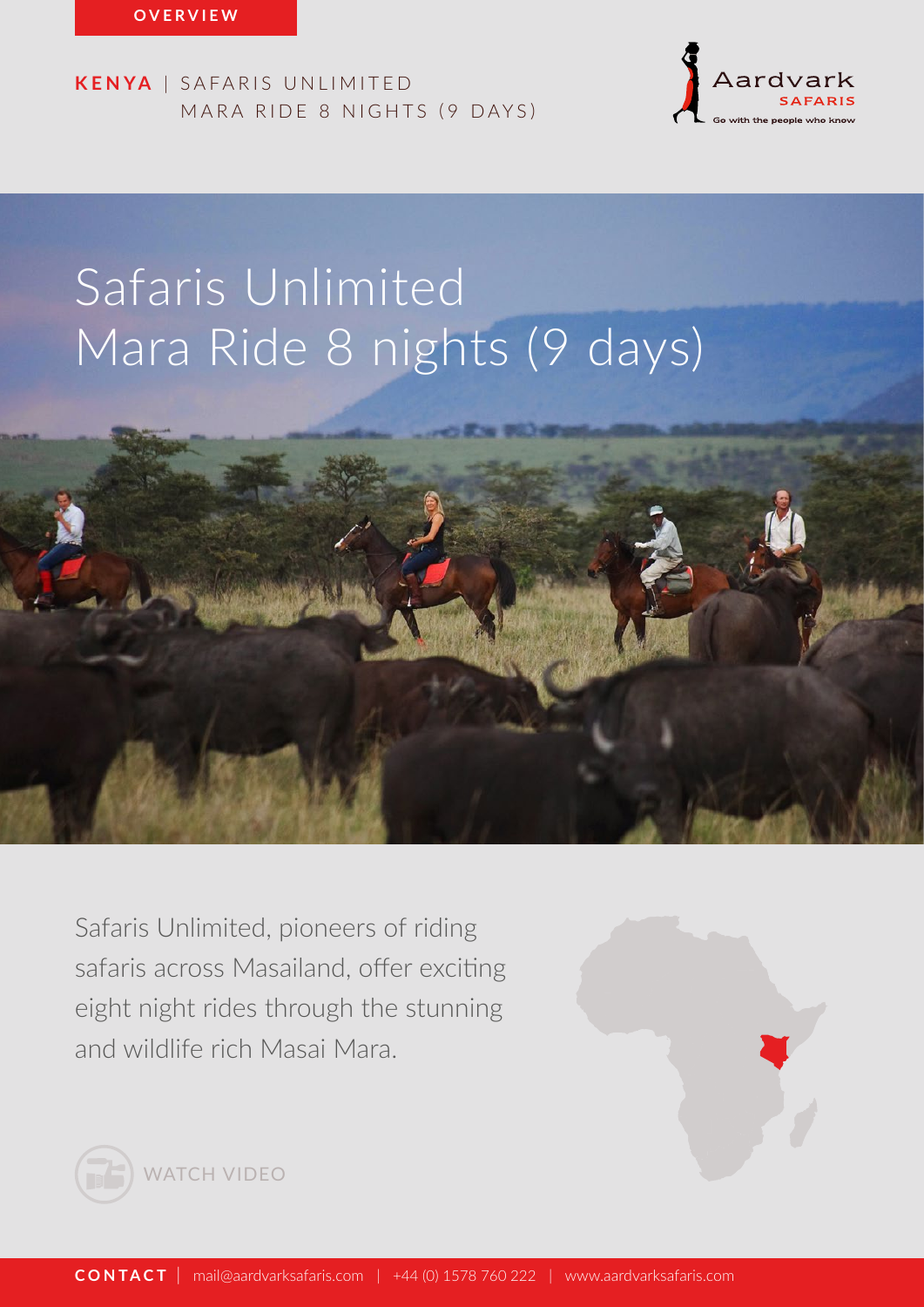This itinerary takes you to four different parts of the Mara which gives a wonderful insight in to the area. Riding through rolling savannah, acacia woodland and riverine forest, guests will enjoy the scenic and wildlife highlights of this quintessentially East African landscape. It is quite likely that you will find yourself cantering alongside impala, zebra, buffalo and giraffe to name but a few, and when not on horseback there's the opportunity for wildlife drives and nature walks.

- Luxurious riding safari through Kenya's Masai Mara
- The opportunity to wildlife view from horseback, vehicle and on foot
- Responsive, well-schooled horses
- Ride between four and eight hours a day through stunning East African scenery
- Comfortable tents in beautiful, private locations
- Supremely knowledgeable guides and excellent support staff
- Access to private wildlife conservancies and exclusive campsites
- Superb wildlife viewing in one of Africa's most famous wildlife areas

• An eight night/nine day riding safari with a maximum group size of 12 guests on set departure trips to ensure a highly personal experience



Aard





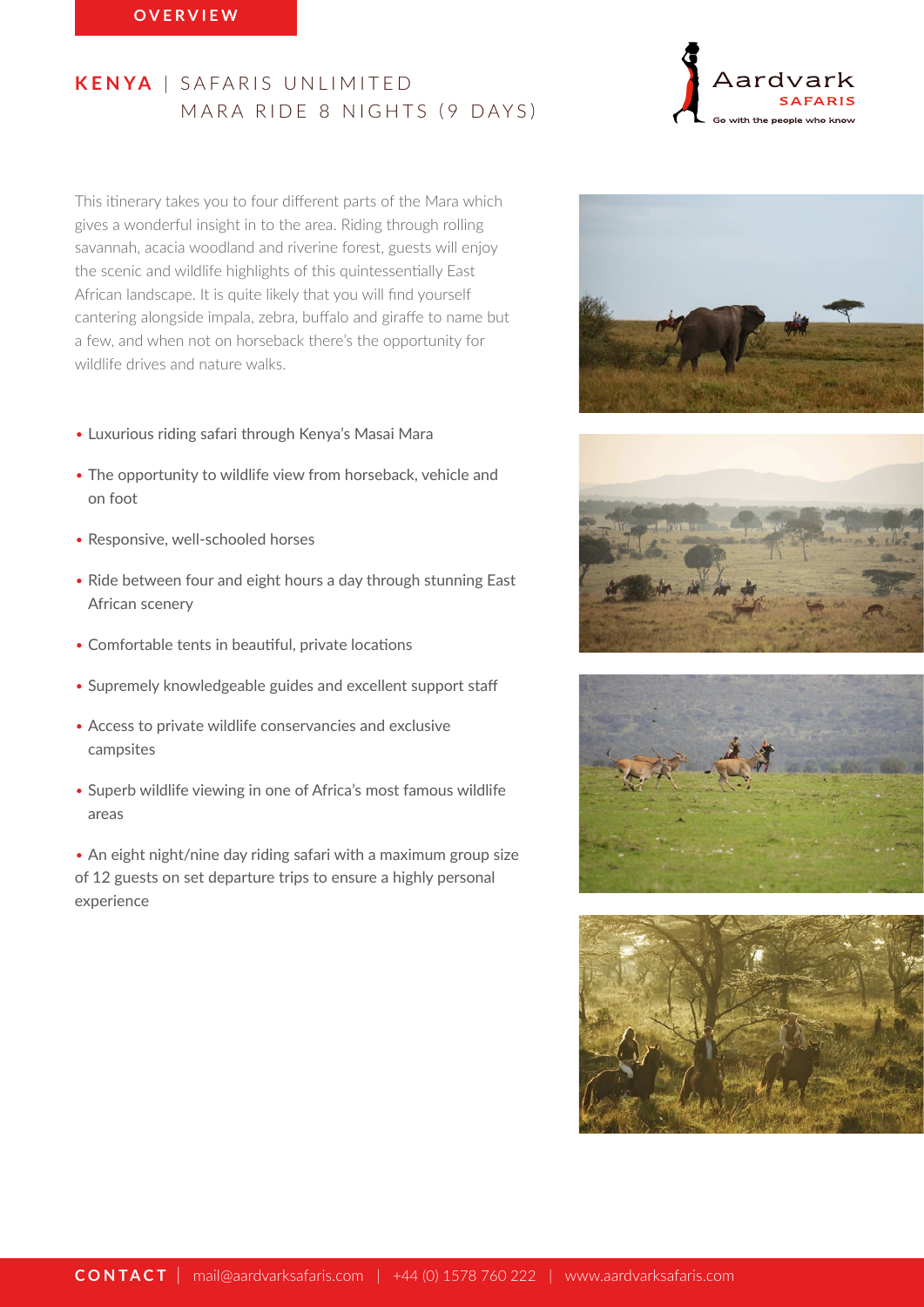*Please note this is a sample itinerary only and locations / camps may change depending on weather and wildlife movements.*

#### Days 1 and 2 - Nkilenya, Lemek Conservancy

On arrival into Nairobi Jomo Kenyatta International Airport today (details to be confirmed), having cleared immigration and collected your luggage, make your way through to the arrivals hall. Here you will be met (our representative will be holding up a board showing your name) and driven to Wilson Airport (Nairobi's domestic airport). You then meet the scheduled flight departing for the Masai Mara (flying time one hour).

Your riding safari guide will meet you at the airstrip and take you on a game drive to Nkilenya private mobile camp (Lemek Conservancy), arriving in time for lunch. The afternoon is spent settling in, followed by a short ride or game drive.

The following day you explore the riverine forests and open plains of Lemek. There is an abundance of wildlife here including giraffe, warthog, zebra, hartebeest, topi, wildebeest and with a little luck, cheetah and leopard too. Today you will ride between 10 and 15 kms.

In the evenings you relax with sundowners before your evening meal in camp.

#### Days 3 and 4 - Mara River, Mara North Conservancy

After breakfast this morning you head out with the horses on your first full day in the saddle. Riding through spectacular wildlife country, you stop off in the Olomai forest for a picnic lunch and siesta before heading down to the Mara River, with the chance to view large pods of hippo and also crocodile. Today you ride for around 20 to 25 kms, arriving at Mara River Camp in time for supper.

The next day you ford the Mara River and ride under the iconic Siria Escarpment. The concentration of wildlife here is breathtaking and with plenty of opportunity to jump fallen trees created by resident elephant. Riding distance today is 10 to 15 kms.







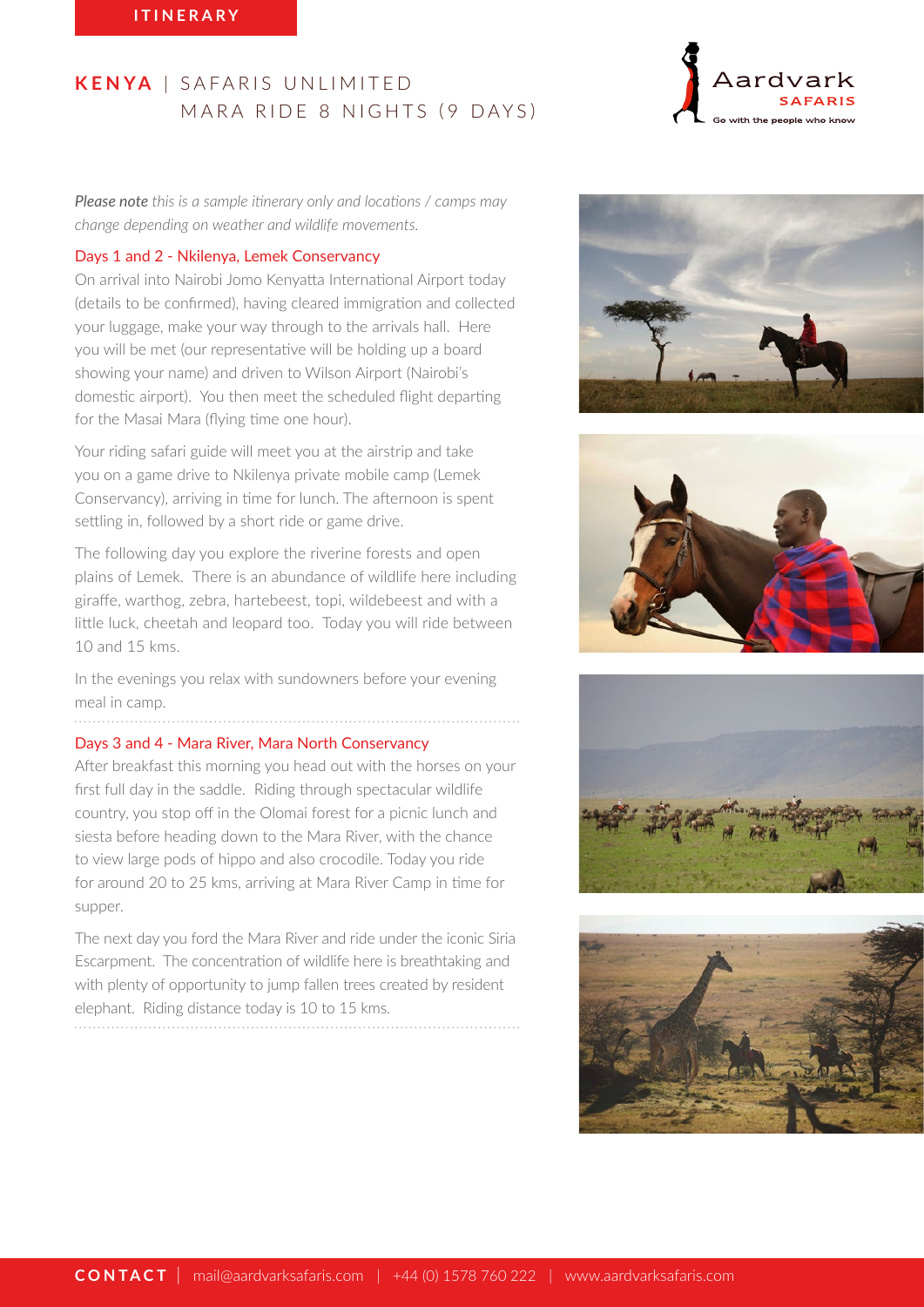## Days 5 and 6 - Out of Africa Camp, Mara Triangle

This morning, after a hearty breakfast, you leave the Mara River and ride in a southerly direction across Maternity Plain. With stunning views in every direction, and excellent going for the horses, you cross the Mara River and enter the famous Mara Triangle. A picnic lunch is served under the shade of a thick forest, before an ascent on foot, to the top of the escarpment. Riding distance today is between 20 and 25kms.

The following day you can go on a morning ride or game drive in the Mara Triangle, with beautiful views looking down towards the Serengeti in the distance. This corner of the ecosystem is blessed with croton thickets, forest and endless tall grasslands, the perfect environment for rhino, elephant, buffalo and lion. In the late afternoon there is time to visit a small traditional homestead of the local Masai hosts. Riding distance today is 10 to 15 kms. 

#### Days 7 and 8 - KO8, Mara North Conservancy

This morning you descent the escarpment on foot and head due east, riding back over the Mara River, skirting the large village of Rianta and onwards to a lovely lunch spot, with time for a siesta. You ride over the Koiyaki Plain to reach your camp on the Olare Orok Stream, where the Masai come to water their cattle. Riding distance today is 20 to 25 kms.

The following day you have the opportunity of a morning and afternoon ride, drive or walk, exploring this magical corner of the Masai Mara. This is exceptional riding country, which two large prides of lion have made their home. In the evenings there is the chance of a night drive to search for nocturnal creatures. Riding distance today is 15 to 20 kms.

#### Day 9

This morning you have the opportunity to go on your last ride, walk or wildlife drive before heading back to camp for a substantial lunch. You are then taken on a short drive to the airstrip where you meet the flight back to Nairobi.



Aardvark





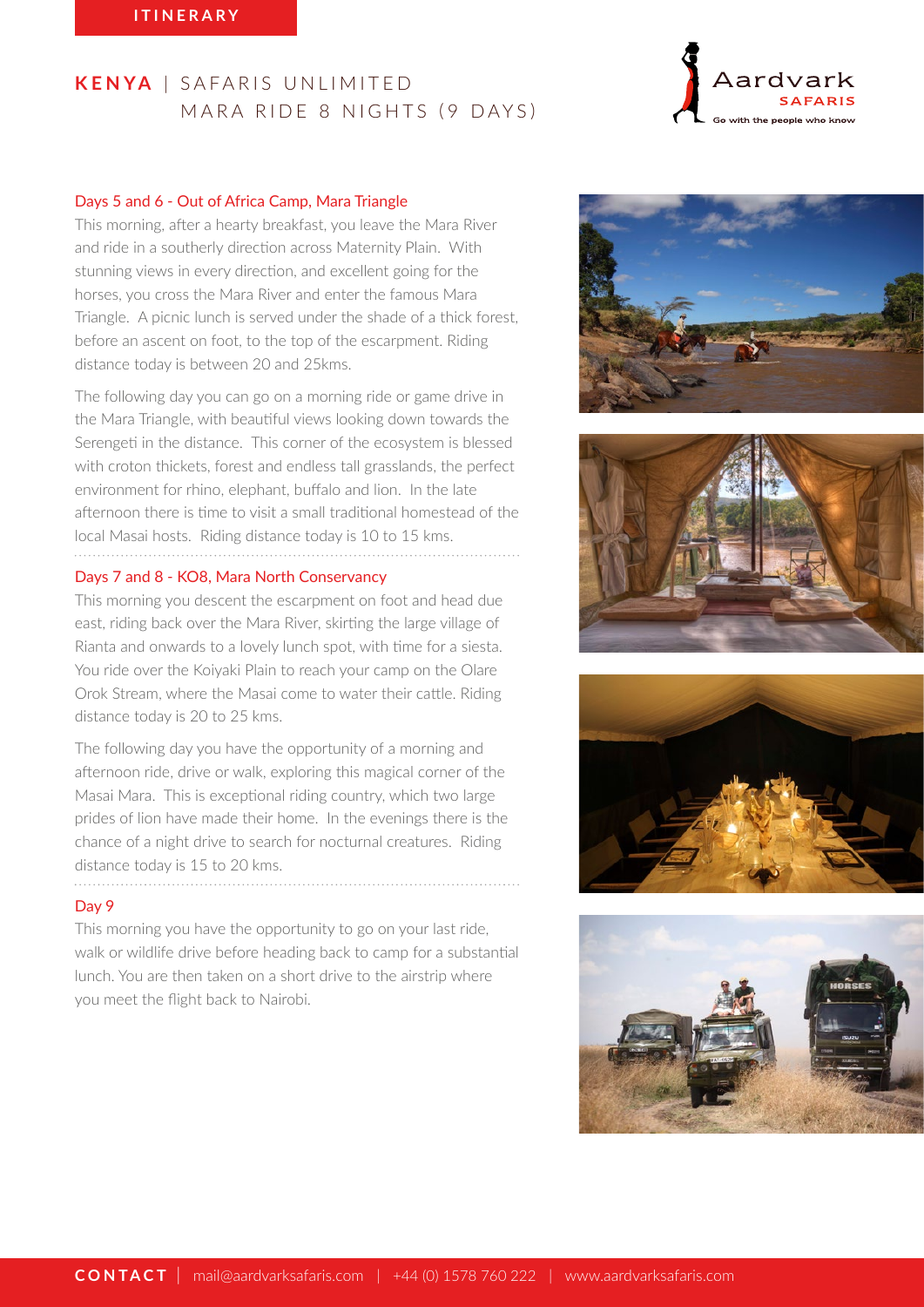

# NKILENYA/MARA RIVER/OUT OF AFRICA/ KO8 MARA NORTH – PRIVATE MOBILE CAMPS

You will sleep in traditional safari tents which are located in beautiful, private areas usually under a canopy of trees or beside a stream. The mosquito-proof tents are simply furnished with either double or single beds, carpets, solar lights and bedside tables. A separate canvas shower and loo unit is placed behind each tent. You will eat delicious home cooked meals around a table in the dining tent.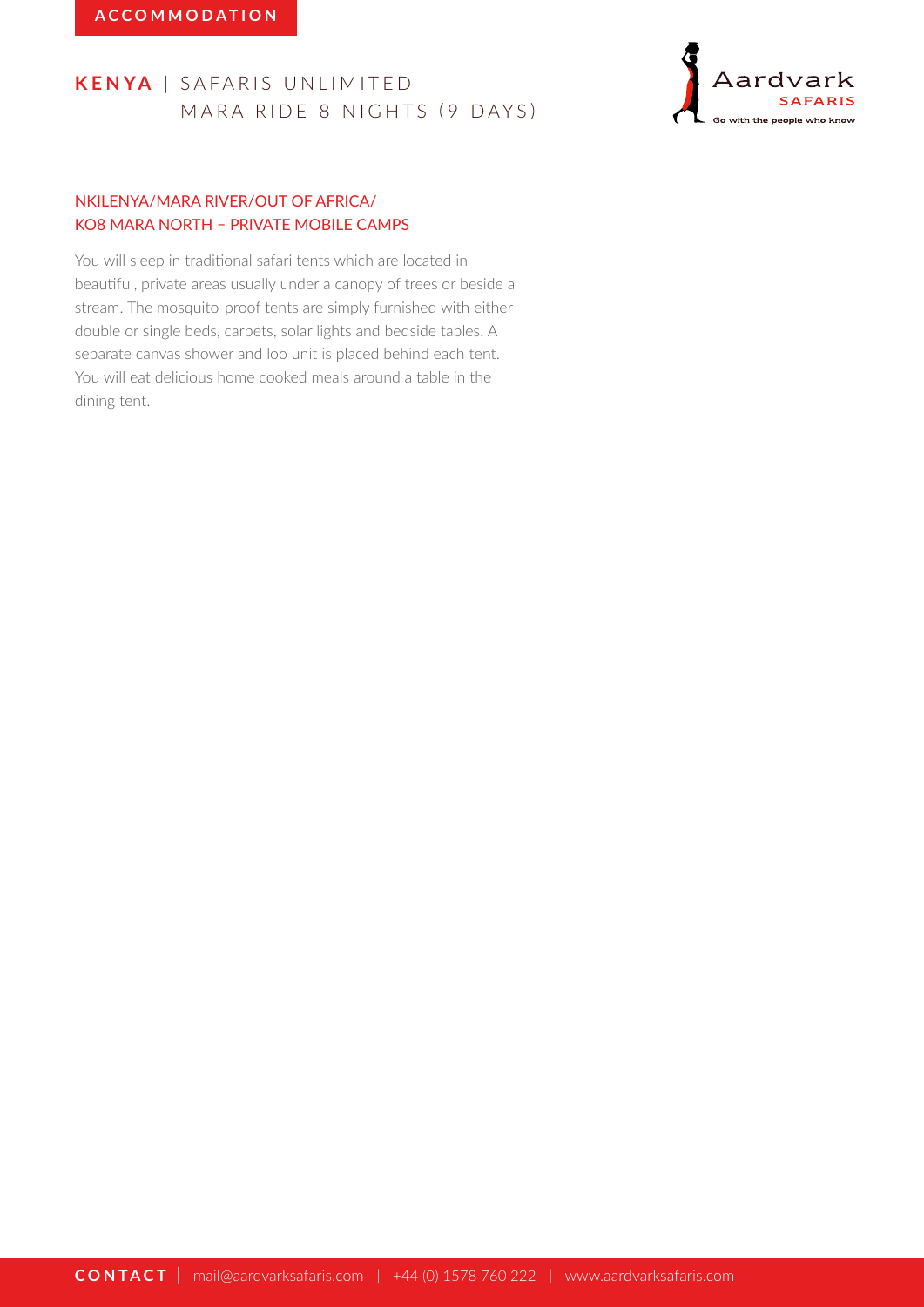

## 2022 TRAVEL DATES (8 NIGHTS)

22 June

02 July

01 August

## 2022 SCHEDULED DEPARTURE COSTS (USD \$)

Per person sharing a tent (based on five and more guests) is \$9,495

Single supplement is \$2,250 per person

Please note if four guests or less travel you will split the following cost:

Small group safari fees: US\$35,000 plus conservancy fees of US\$1,350 per person

## 2022/2023 PRIVATE DEPARTURE COSTS

Please enquire directly

*\*Please note that mobile safari operators in Africa generally price in US dollars. We've therefore presented the cost in dollars to avoid disparities due to currency fluctuations. The cost in sterling is dependent on the day's exchange rate. For an accurate quote in GB pounds, please contact us.*

## 2023 TRAVEL DATES (8 NIGHTS)

12 July

01 August

21 September

## 2023 SCHEDULED DEPARTURE COSTS (USD \$)

Per person sharing a tent (based on five and more guests) is \$9,995

Single supplement is \$2,400 per person

Please note if four guests or less travel you will split the following cost:

Small group safari fees: US\$40,000 plus conservancy fees of US\$1,400 per person

#### RIDING SAFARIS

Please note that Safaris Unlimited have a maximum weight limit of 14 stone / 90kgs / 200lbs, please let us know if you are close to this

#### SINGLE SUPPLEMENT

Please note that if you are willing to share your accommodation with another guest (of the same sex) you will not be charged a single supplement fee. Do let us know if you are not willing to share, so we can advise you of the costs of the single supplement.

## THE ITINERARY INCLUDES

Internal Masai Mara return flight (note: strict 15kg baggage allowance per person including hand luggage. Soft bags only - no wheels or rigid frames allowed)

Airport transfers Other transfers

Accommodation and meals as stated

Drinks as stated

Laundry as stated

Activities as stated

National Park and concession fees

Immediate Concession or Reserve fees in the Masai Mara area

## THE ITINERARY EXCLUDES

International and regional flights Neighbouring Concession and Reserve fees in the Masai Mara area Visas Travel insurance Tips and gratuities

Other personal spending